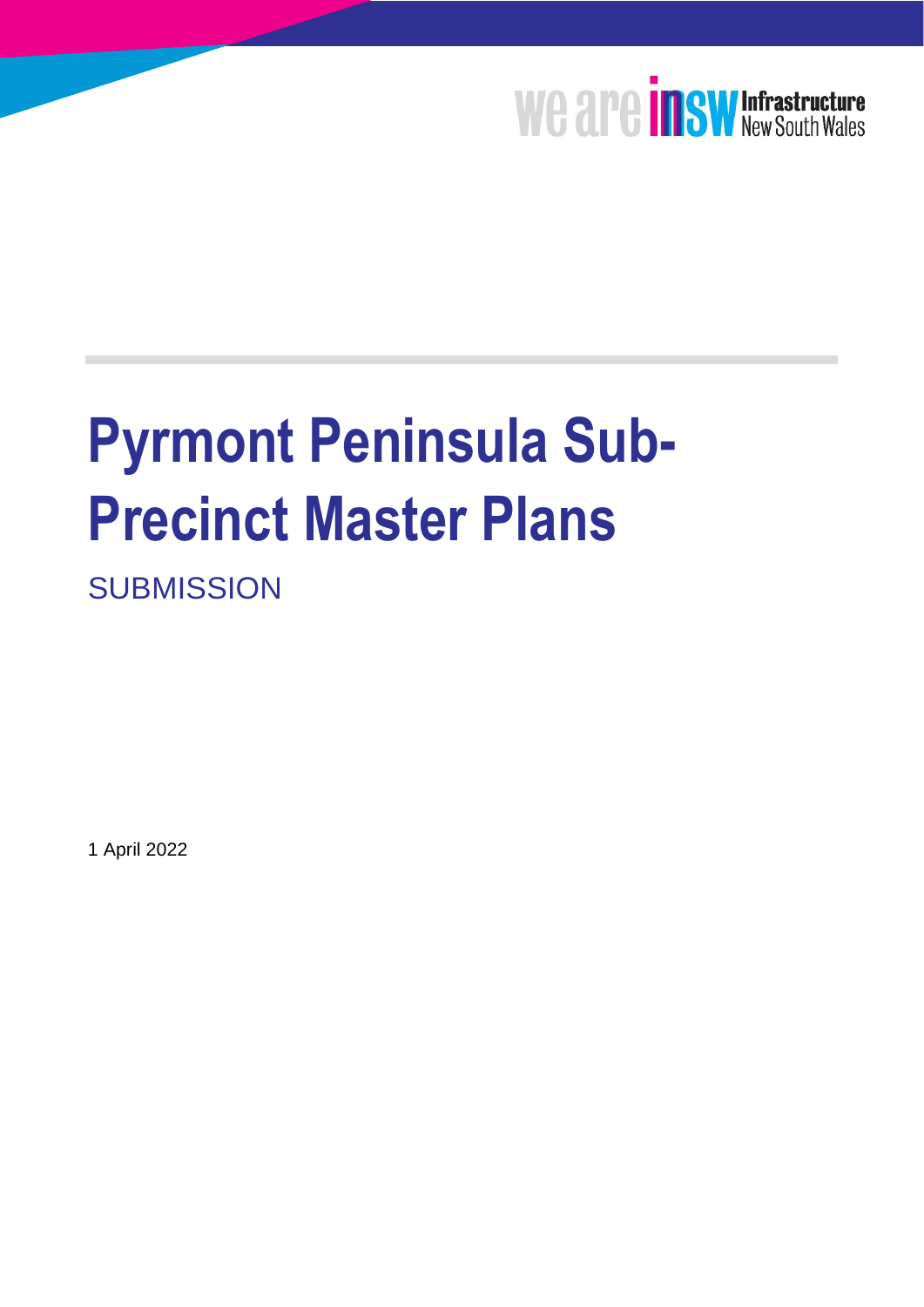# Contents

# Appendix

Appendix A Sea wall engineering advice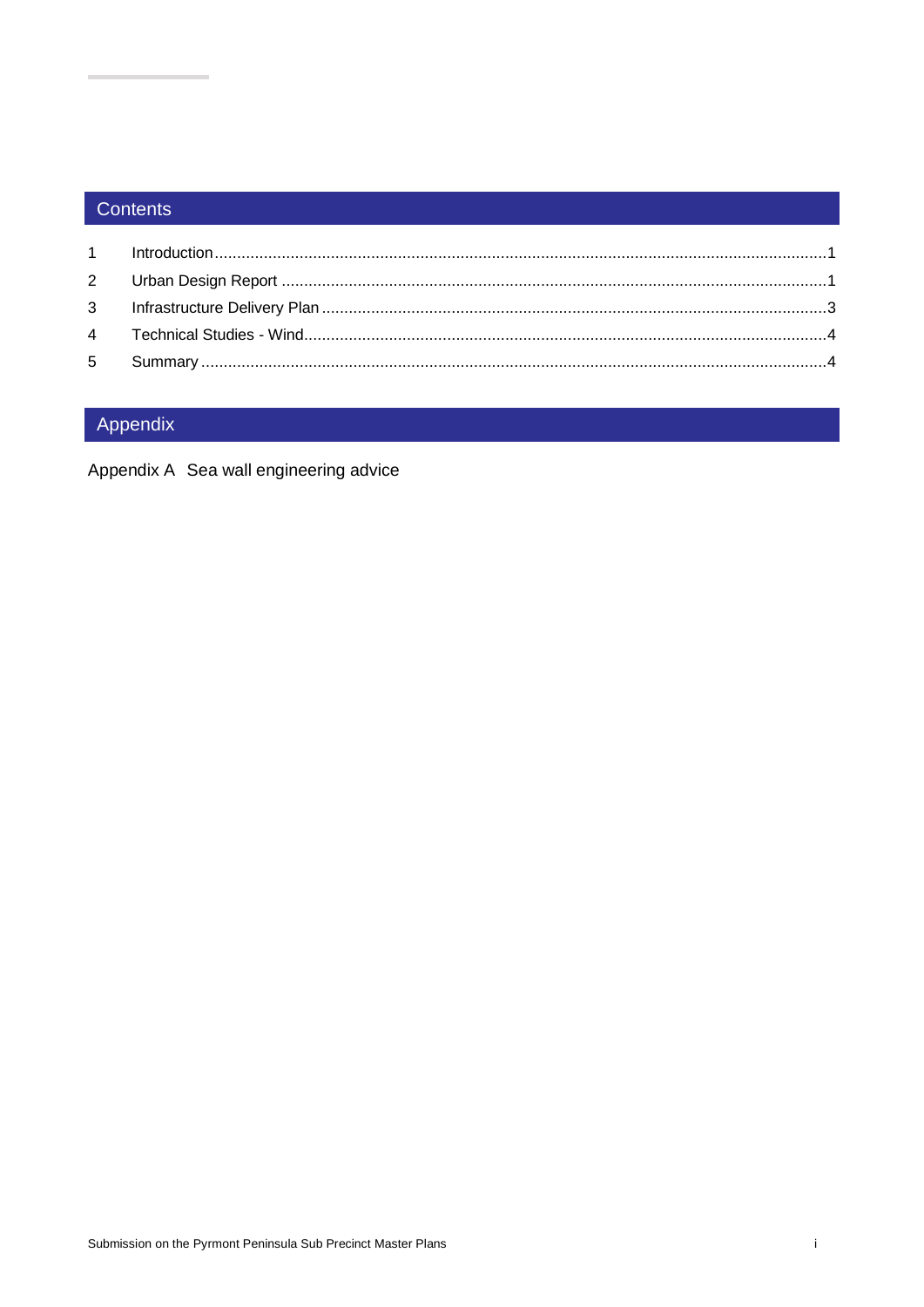# **Blackwattle Bay Sub-Precinct**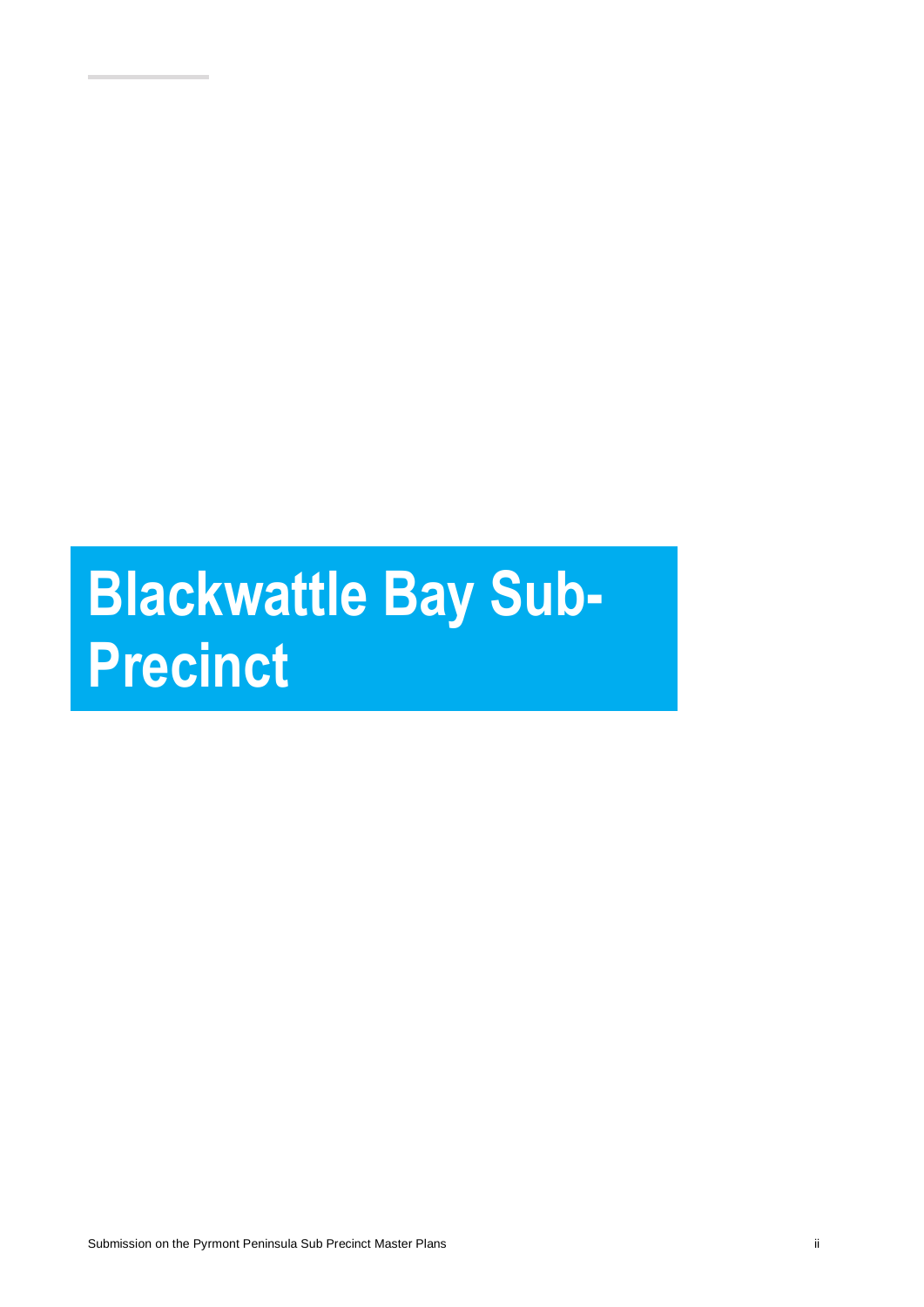### <span id="page-3-0"></span>1 Introduction

This submission outlines Infrastructure NSW's response to Department of Planning and Environment (DPE) on the Pyrmont Peninsula Sub-Precinct Master Plans and associated exhibition material which was exhibited between 26 November 2021 and 4 February 2022.

This submission focusses on the following material exhibited as part of the sub-precinct master planning:

- Urban Design Report, including Blackwattle Bay Sub-Precinct Master Plan
- Infrastructure Delivery Plan
- <span id="page-3-1"></span>– Select technical studies (wind)

# 2 Urban Design Report

The Urban Design Report is Volume 3 of 4 documents comprising the strategic design framework for the peninsula. The Blackwattle Bay sub-precinct extends beyond the Blackwattle Bay State Significant Precinct (SSP) Study Area (being managed by INSW) to include land further east. While some of the design detail for the SSP Study Area has appropriately been deferred to the SSP Study process currently underway, there are a number of design elements put forward which have implications for this area.

Our comments are outlined in the following sections.

#### **2.1 General**

It would be helpful if the master plan included a comprehensive glossary of terms, including a description of the relevance or importance of specific elements of the master plan.

#### **2.2 Outcomes (Objectives)**

#### 2.2.1 Big Moves

There is a focus in the Big Moves to working harbour history, but no comment on the importance of the current working harbour needs. The recommended Blackwattle Bay plan of management for recreational use should also include working harbour uses, which are equally as important.

#### 2.2.2 Movement

The movement network identifies a number of connections throughout the peninsula. Many of the connections identified are not discussed elsewhere in the report, and it is unclear what the desired design outcome is for these streets. This includes, for example, key pedestrian streets, the civic link and key service streets.

Additional information should be included relating to the Metro Station and the implications for existing streets (e.g. road space allocation along Pyrmont Bridge Road).

#### 2.2.3 Foreshore Walk

Section 2.3 identifies general objectives for the harbour foreshore walk, as well as specific objectives for the 5 character types identified. It also provides indicative cross sections for 4 of the 5 character types.

The general objectives require a "*public promenade of minimum 20m*", however in other parts of the Urban Design Report (e.g. section 3.1 "Bay Interface Zone"), it references a continuous 20 metre walk *where feasible.*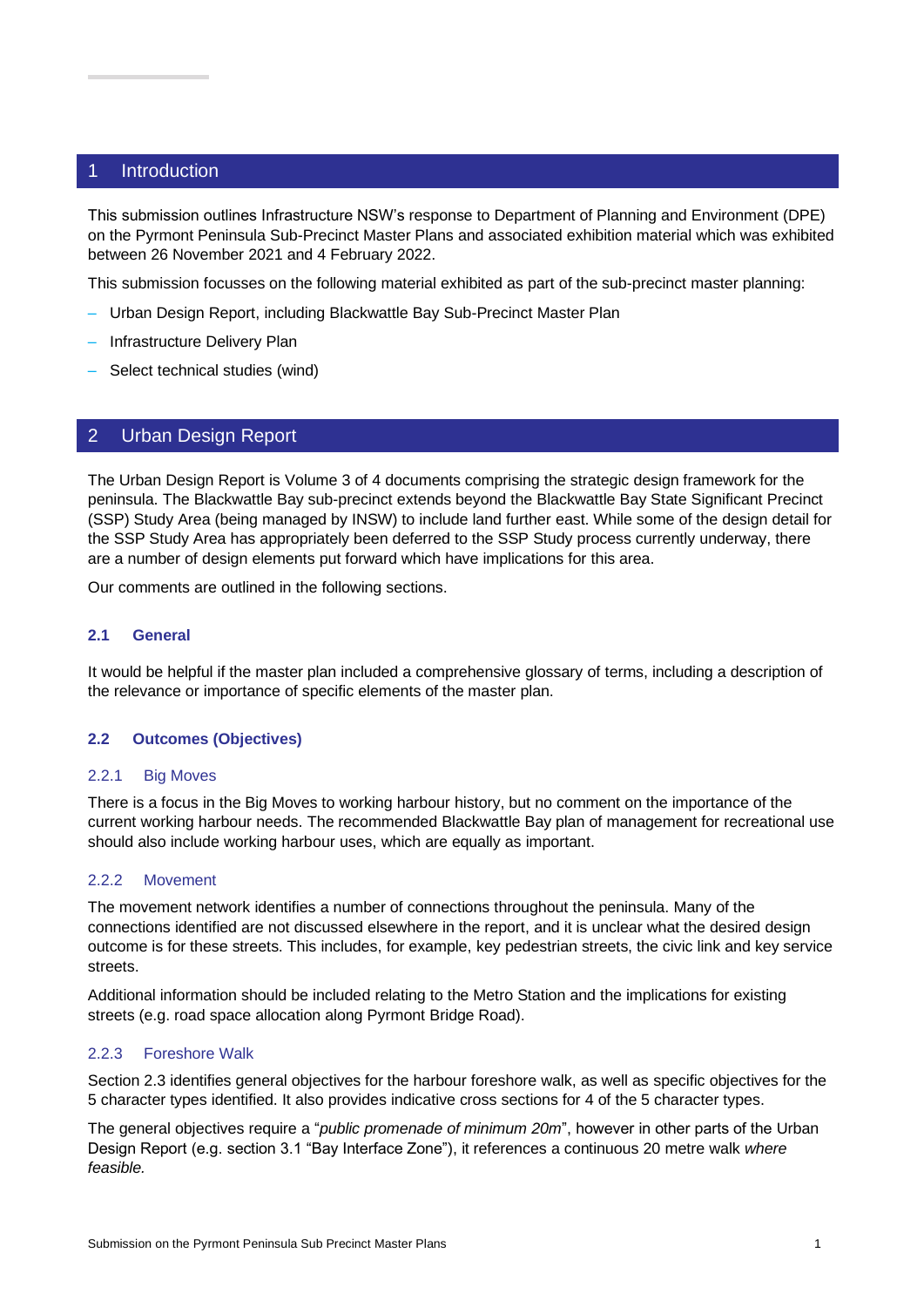It would be preferable if references throughout the report were updated to consistently state *public promenade of minimum 20m, where feasible.*

The Blackwattle Bay SSP Study Area comprises active, event and wharf character areas. There is no indicative section provided for the active recreation interface areas, as these are being determined through the BWB SSP Study process. INSW have been undertaking significant work with DPE and the City of Sydney to identify a design solution for this location, and it would be helpful if this was reflected in the master plan. This includes:

- Acknowledging in the objectives that this part of the walk is constrained due to the adjacent privately owned sites, and that a more flexible approach to the foreshore walk in this area would be appropriate, including:
	- Narrower sections, which retained a "movement" focus (i.e. min 10m) but reduced "dwelling" areas; offset by sections with larger areas (greater than 10m) for dwelling.
	- Allowing for parts of the walk to be provided as boardwalk over water, if this would result in a better outcome (i.e. the ability to deliver the continuous promenade sooner, irrespective of private redevelopment timeframes).
- More clearly stating in the objectives that:
	- solar access to this area is not the first priority, given the orientation constraints
	- this area will not be subject to the same solar requirements as other areas of public domain, and
	- solar access requirements for this area will developed based on a site-specific assessment through the BWB SSP Study.

#### 2.2.4 Walking and Cycling Loop

Bank Street within the BWB SSP Study Area has been identified in Section 2.4 of the Urban Design Report as part of the loop comprising "*Events and Commercial Character, to support the needs of the Events and Commercial Precinct".* A different approach has been included in the Blackwattle Bay Sub Precinct Master Plan (Section 4.8).

It is INSW's view that the approach outlined in Objective 3 of the Bank Street Character Area (Section 4.8) better reflects the desired future character of Bank Street. It states: "*Enhance Bank Street as a pleasant walkable street that supports the local business and media cluster linking the employment zones of Blackwattle Bay to Bays West".*

Section 2.4, including the indicative cross section, should be updated to reflect Objective 3 above. This aligns more closely with the detailed design work undertaken to date as part of the SSP Study for Blackwattle Bay.

#### **2.3 Height Strategy**

The Bay Interface Zone has been identified along the harbour frontage at Blackwattle Bay. The Urban Design Report does not outline an indicative width of this zone. This information would be helpful to guide future strategic planning and design work.

#### **2.4 Blackwattle Bay Sub-Precinct Master Plan**

A number of regional and local routes are identified traversing parts of the BWB SSP Study Area proposed for built form. They do not align with the connections exhibited in the BWB SSP Study, which has been through significant design and consultation.

It would be preferable if the master plan was updated to align with the BWB SSP Study (including a local route at the Wattle Street intersection).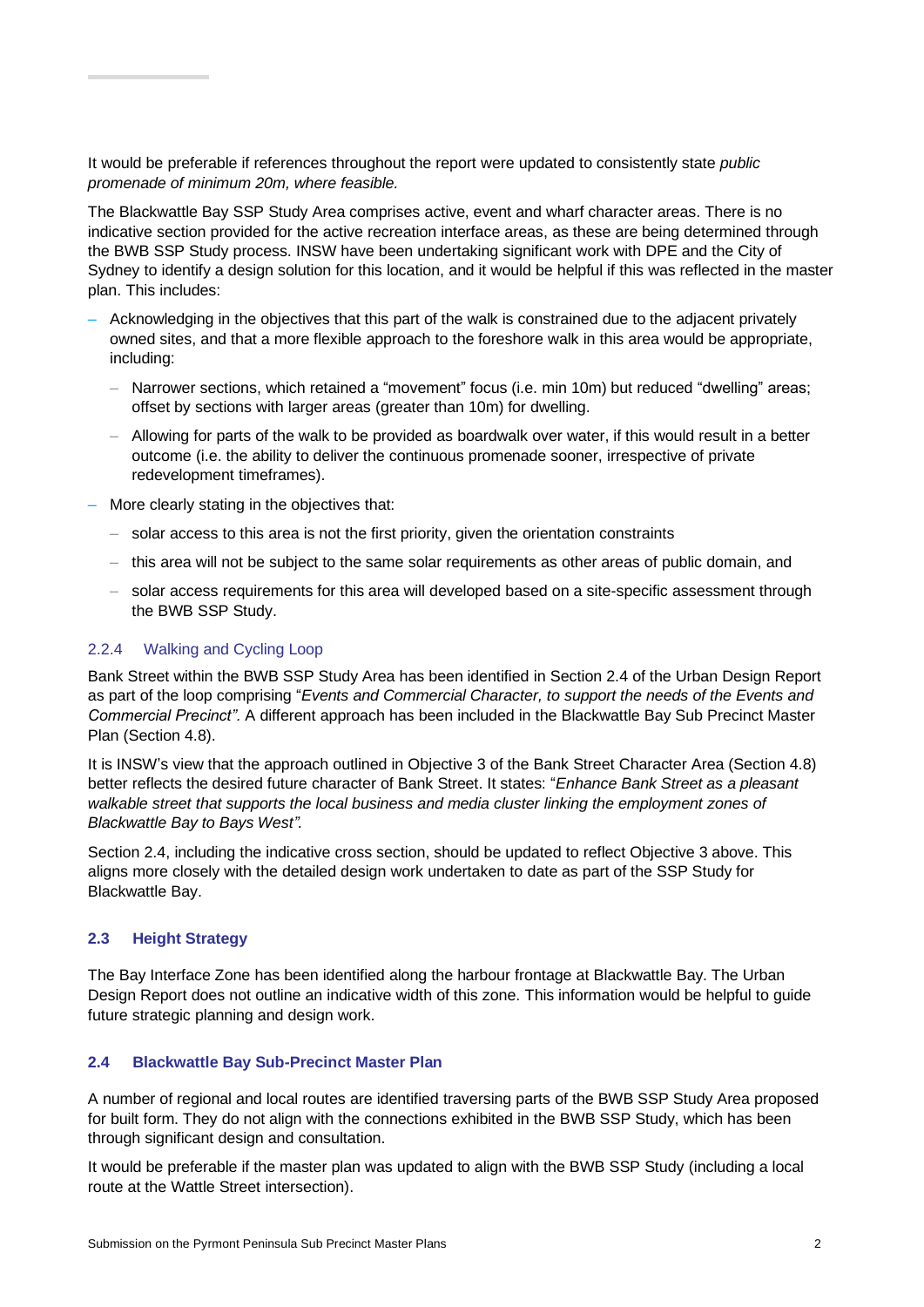# <span id="page-5-0"></span>3 Infrastructure Delivery Plan

The Infrastructure Delivery Plan (IDP) identifies the infrastructure required to support the PPPS, and information with regards to how it may be funded and who is responsible.

#### **3.1 Infrastructure Schedule**

Table A1 of the IDP identifies a comprehensive infrastructure schedule for the entire peninsula. The table below provides comments in relation to a number of the identified infrastructure items in Table A1.

| Item           | Description                                                                                                              | <b>INSW Response</b>                                                                                                                                                                                                                                                                                                                                                  |
|----------------|--------------------------------------------------------------------------------------------------------------------------|-----------------------------------------------------------------------------------------------------------------------------------------------------------------------------------------------------------------------------------------------------------------------------------------------------------------------------------------------------------------------|
| <b>O1</b>      | New district<br>Park at Bank<br><b>Street</b>                                                                            | INSW will be responsible for the design of Bank Street Open Space, however<br>delivery may be undertaken by another State Government agency. The IDP<br>should be updated to reflect this.                                                                                                                                                                            |
|                |                                                                                                                          | City of Sydney have been collecting contributions for the embellishment of Bank<br>Street open space under the current Sydney Local Contributions Plan. INSW<br>will continue discussions with Council regarding local contributions as part of<br>their preparation of the Section 7.12 levy for the peninsula.                                                      |
| O <sub>9</sub> | Connected<br>foreshore walk                                                                                              | Reference to the seawall should be included as part of the foreshore<br>promenade, which is a critical requirement enabling the construction of the<br>foreshore promenade.                                                                                                                                                                                           |
|                |                                                                                                                          | As per the attached advice prepared by Mott Macdonald (Appendix A), the<br>main driver for the raising of the seawall is to enable the construction of the<br>foreshore promenade at a level to accommodate sea level rise.                                                                                                                                           |
|                |                                                                                                                          | This is proposed to provide public domain and open space benefits. Should the<br>promenade and associated public domain benefits not be incorporated into the<br>scheme, then there are several equally viable sea level rise protection<br>strategies that could be employed for the development of the precinct.                                                    |
|                |                                                                                                                          | Mott Macdonald advise that "Any increases to the seawall level are<br>therefore directly related to the delivery of the foreshore promenade".                                                                                                                                                                                                                         |
|                |                                                                                                                          | The foreshore walk is a regionally significant item of open space, and it would<br>be appropriate for it to be funded through a future Regional Infrastructure<br>Contribution (RIC). While the status of a future RIC over this precinct is unclear,<br>it would be worthwhile including reference to it as a potential funding<br>mechanism in Table A1 of the IDP. |
|                |                                                                                                                          | The responsibility will also sit with future developers as private landholdings are<br>developed along the foreshore.                                                                                                                                                                                                                                                 |
| O14            | At least 1 new<br>outdoor fitness<br>station - active<br>transport loop<br>- loop subject<br>to further<br>investigation | This is being proposed as part of the Bank Street Open Space, and it would be<br>preferable that the IDP specifically noted this.                                                                                                                                                                                                                                     |
| C <sub>3</sub> | New/additional<br>library floor<br>space                                                                                 | This has been identified as being delivered by INSW/Developer and funded<br>through either Key sites LEP provisions, or LIC.                                                                                                                                                                                                                                          |
|                |                                                                                                                          | It is a local contributions item and should be funded through Council's proposed<br>s7.12 levy. Discussions with Council to date have confirmed their desire for<br>contributions to be paid to upgrade existing facilities. The IDP should be<br>updated to reflect this.                                                                                            |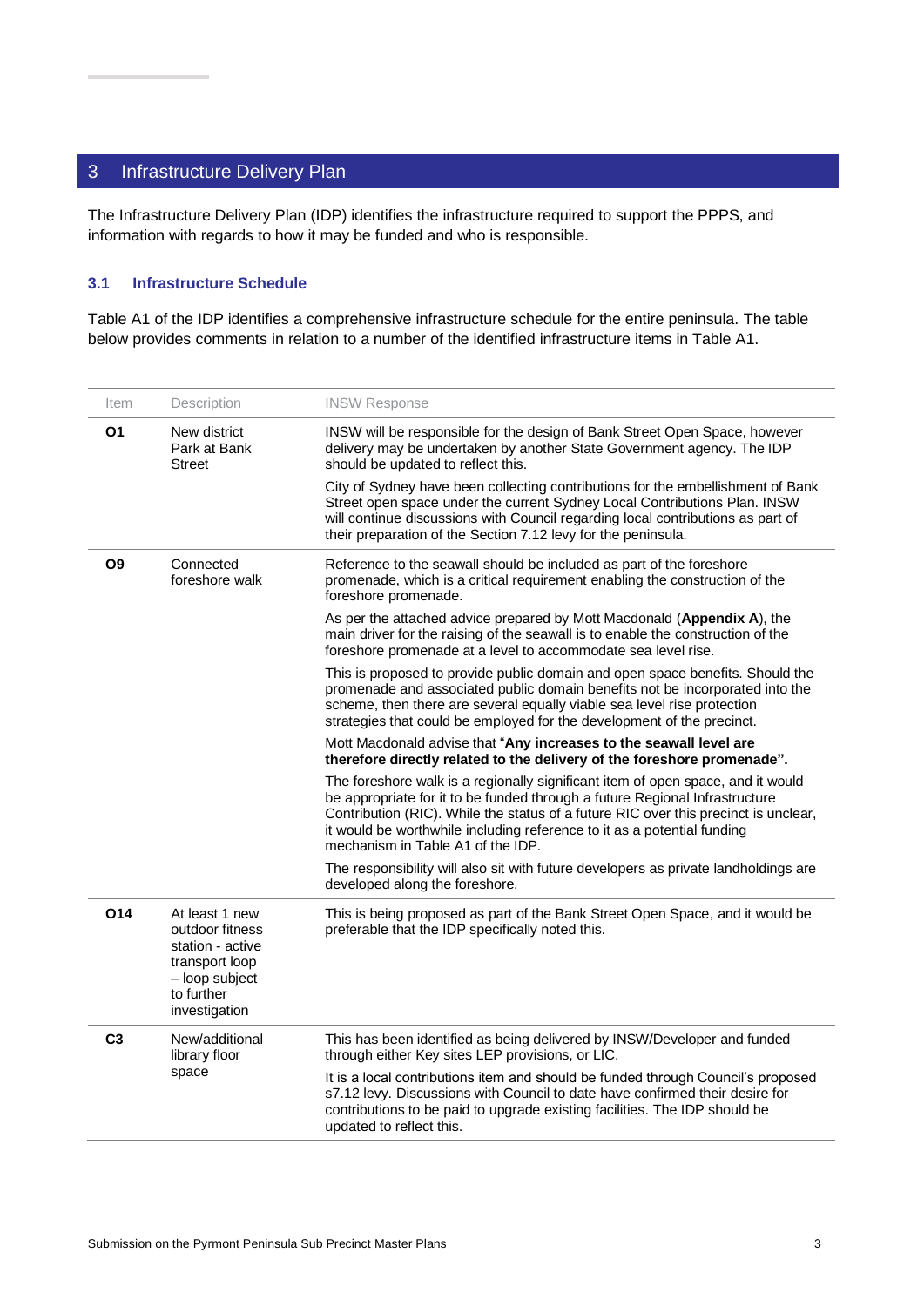| C <sub>10</sub> | <b>BWB SSP</b><br>community<br>facility<br>opportunities | The Social Infrastructure Assessment (PPPS) discusses contributions towards<br>an expansion of existing community facilities, and it is our understanding that<br>this is also Council's preference.                                       |
|-----------------|----------------------------------------------------------|--------------------------------------------------------------------------------------------------------------------------------------------------------------------------------------------------------------------------------------------|
|                 |                                                          | While INSW is investigating options for a range of community services and<br>facilities on the BWB SSP site, the IDP should be clear about what community<br>facilities it is referring to (i.e. the identified need), to avoid confusion. |
| G1              | Multi-utility<br>hubs                                    | It is suggested that multi-utility hubs would be better addressed through generic<br>requirements for precinct-scale management of utilities and services.                                                                                 |
|                 |                                                          | INSW are investigating the feasibility of precinct-scale management of utilities<br>within the BWB SSP Precinct and this will be addressed as part of our<br>Response to Submissions Report for the SSP Study.                             |

#### **3.2 Funding Mechanisms**

The IDP is silent on those items which may by funded through a future Regional Infrastructure Contribution (RIC) (refer Section 6). The IDP should be updated to reflect which infrastructure may be appropriate to be funded through a RIC. For example, the foreshore promenade (including the seawall) would be appropriately funded through a future RIC.

The IDP could also consider including Project Delivery Agreements (associated with the sale of Government owned land) as a critical mechanism for delivery of infrastructure.

## <span id="page-6-0"></span>4 Technical Studies - Wind

Given the variation in wind condition across the peninsula and the attributes of waterfront sites, a seasonal wind approach would be supported. This would enable a more nuanced consideration of wind impacts at certain waterfront locations.

The Wind Assessment recommends considering development height limits, or relative building heights, as a potential way to address wind impacts. Instead of creating development height limits for specific areas, it would be more useful to prescribe wind speed conditions that should be met for different uses and areas of interest. A quantitative assessment would demonstrate that the proposed buildings either meet the target wind comfort and safety criteria or not make existing conditions worse.

### <span id="page-6-1"></span>5 Summary

A summary of the key issues raised in this submission are provided below. We would welcome the opportunity to discuss these further with DPE and work together on a resolution.

- Provide a detailed glossary of terms used in the master plans (including rationale for inclusion and desired outcomes for each)
- Ensure BWB sub-precinct master plan reflects the significant design work undertaken as part of the SSP process.
- Update the IDP to reflect our comments.
- Address the comments on the Wind Assessment.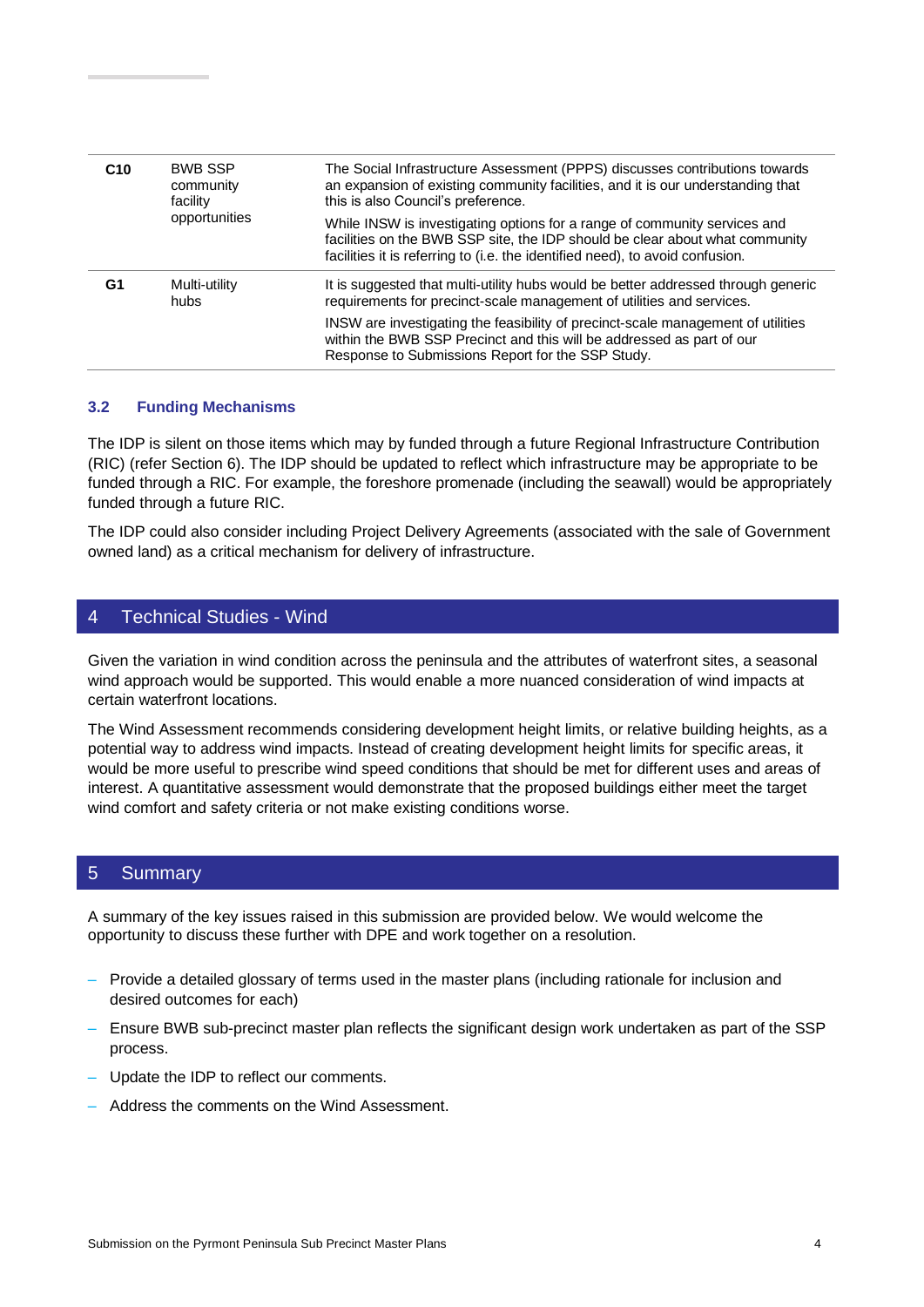# <span id="page-7-0"></span>**Appendix A Sea wall engineering advice**

Submission on the Pyrmont Peninsula Sub Precinct Master Plans 5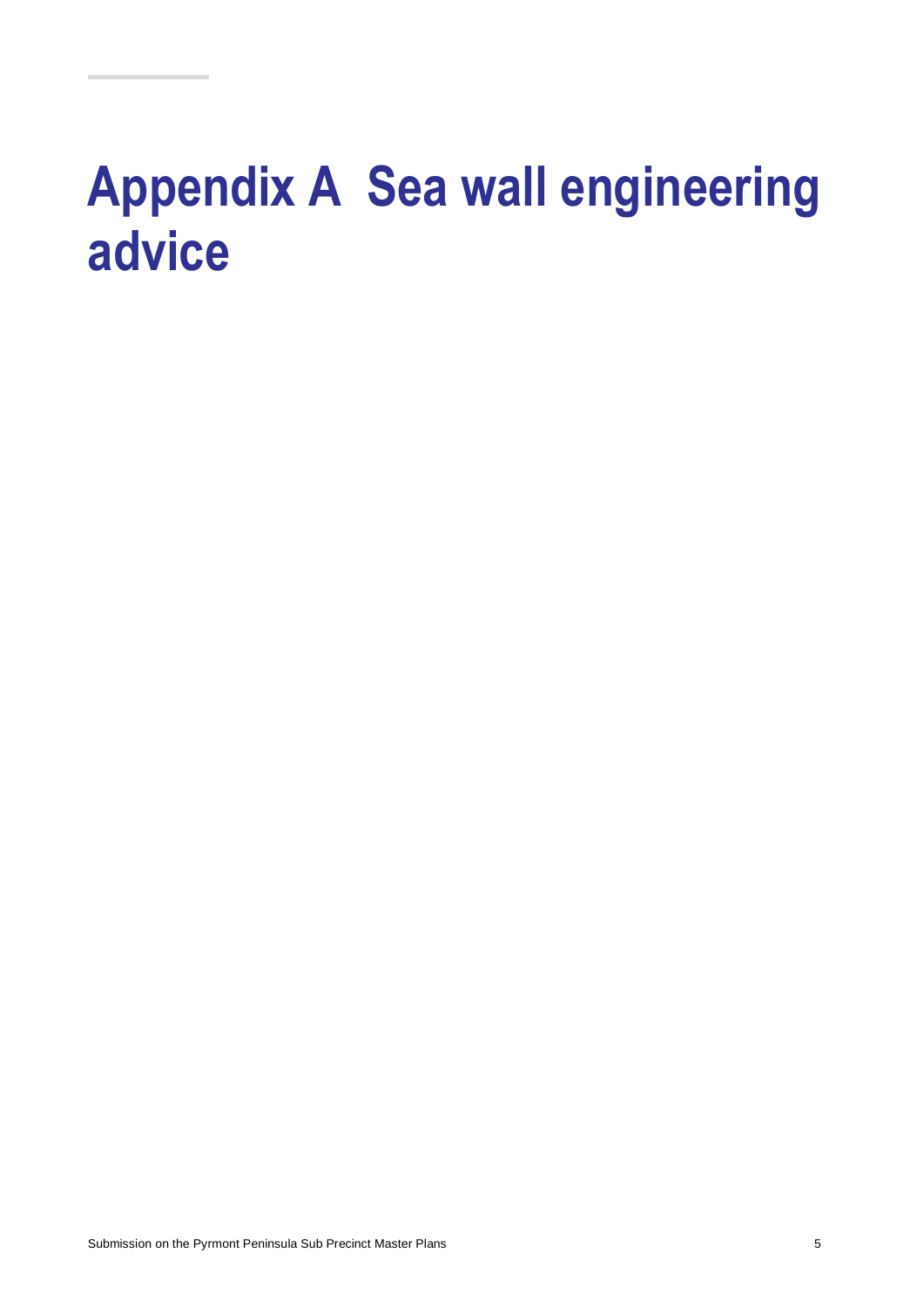

Infrastructure NSW Level 27, 201 Kent St **Sydney** NSW, 2000

**Your Reference** Email 25<sup>th</sup> March 2022

#### **Our Contact** Daniel Fettell [Daniel.fettell@mottmac.com](mailto:Daniel.fettell@mottmac.com) 0433 326 543

Mott MacDonald 383 Kent Street Sydney, NSW 2000 Australia

T +61 (0)8 8090 4040 mottmac.com

#### **Blackwattle Bay – Sea Level Rise Protection**

30 March 2021

Dear Belinda,

This advice summarises the current proposed sea level rise protection of the Blackwattle Bay Precinct, which includes works to raise the existing seawall.

It demonstrates that the main driver for the raising of the seawall is to enable the construction of the foreshore promenade at a level to accommodate sea level rise. This is proposed to provide public domain and open space benefits.

Should the promenade and its associated public domain benefits not be designed into the scheme, then there are several equally viable sea level rise protection strategies that could be employed for the development of the precinct. Any increases to the seawall level are therefore directly related to the delivery of the foreshore promenade.

#### **1. Current Proposed Strategy**

The current sea level rise protection strategy is outlined in the *Water, Riparian Land, Flooding and Stormwater Study, Blackwattle Bay State Significant Precinct (Cardno, 2021)* and the *Climate Change Adaptation Report, Blackwattle Bay State Significant Precinct (AECOM, 20221)*.

As a part of that study increases in sea levels of 0.4m and 0.9m were modelled for the 1% AEP design storm events, representing 2050 and 2100 climatic conditions in accordance with the NSW Sea Level Rise Policy Statement (NSW Government, 2009), this results in sea levels of 1.78m AHD and 2.28m AHD respectively.

The Cardno Flooding and Stormwater study showed that the impacts of sea level rise on flood levels within Study Area were generally limited due to the proposed terrain levels being higher than both the 0.4m and 0.9m sea level rise levels (1.78 m AHD and 2.28 m AHD respectively). The western corner of the site was an exception with proposed terrain levels lower than the raised sea level however this was to be addressed with in design and with appropriate uses (eg; open space / boating related uses / launch area).

The proposed levels within this report were based on the construction of a foreshore promenade at a level higher (~2.5m AHD) than the existing seawall. This raised promenade would serve a dual use as both flood protection and open space to promote pedestrian use of the foreshore.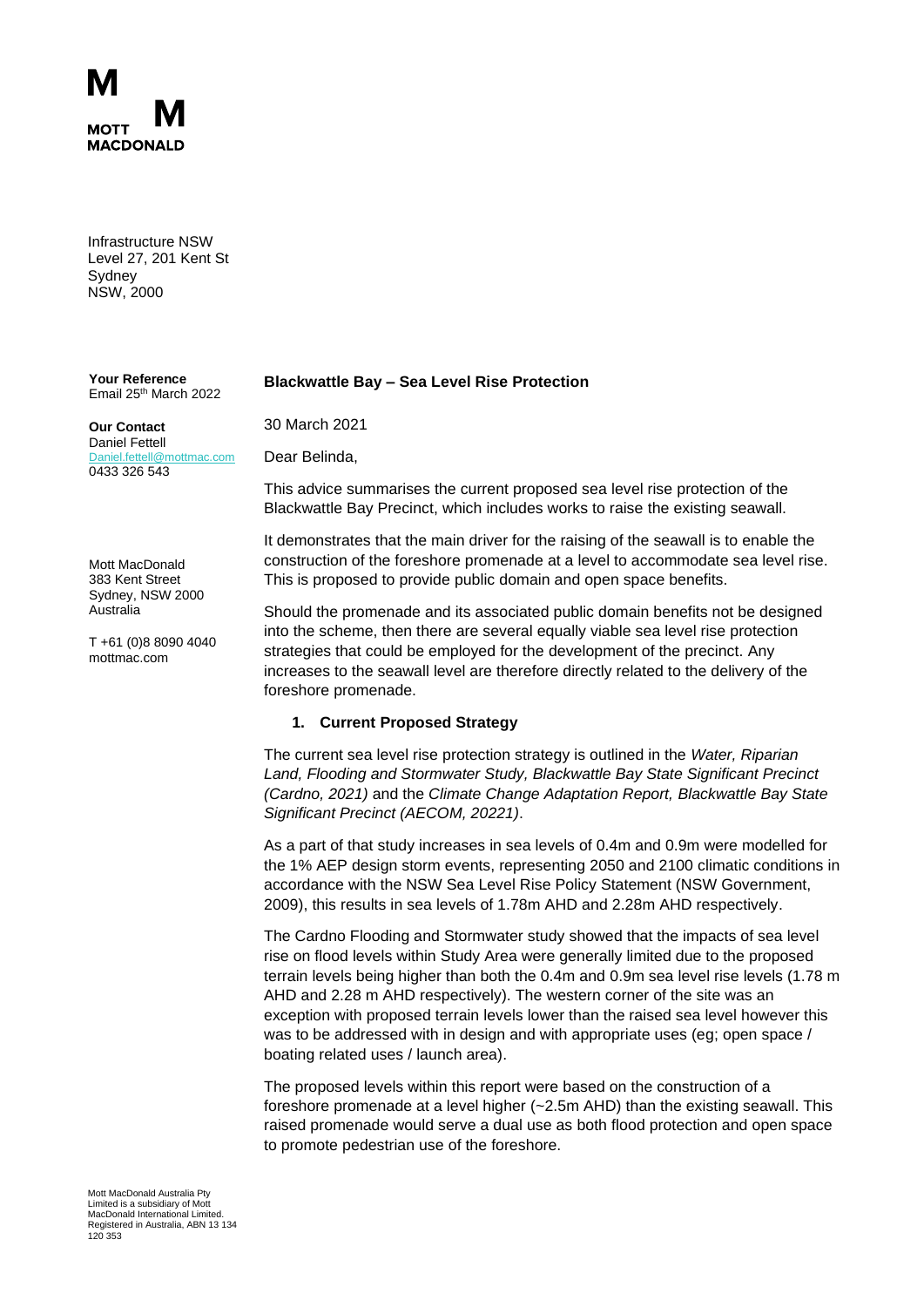

## **2. Alternative Strategies**

While the current strategy makes use of the foreshore promenade for sea-level rise protection, the levels have primarily been selected to enable the construction of the promenade.

For the broader development, there are several different flood strategies that could be employed if the promenade was not to be constructed. These include maintaining the existing seawall levels and ramping up from these points towards the internal road network and building façades, as shown in Figure 1.

There is currently a significant amount of proposed open space between the existing seawalls, the proposed buildings and road network that could allow for this ramping to occur along with ample opportunity for the new buildings to be set at a level accounting for sea level rise without increases to the existing seawall height.



**Figure 1 - Opportunities for Alternative Sea-level Protection**